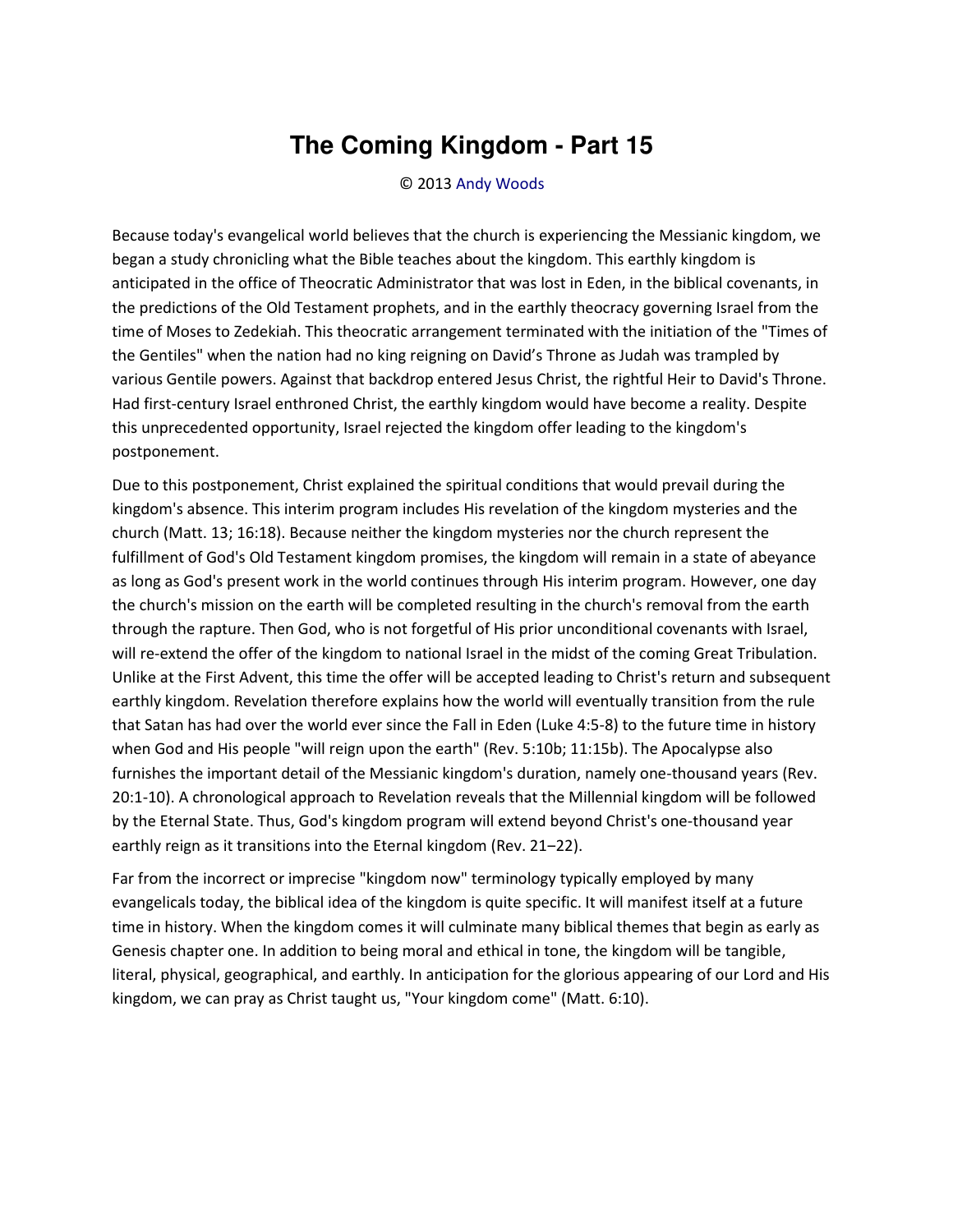## **BELIEF OF THE EARLY CHURCH**

The articles in this series have carefully articulated the coming reality of a future, earthly reign of Christ drawn explicitly and exclusively from the entire Bible. If this biblical interpretation is clear, then it stands to reason that the earliest church fathers also held to a belief of a future, earthly reign of Christ. While the writings of these church fathers should not be elevated to the same level as the divinely inspired biblical text, their work can serve as a check upon our interpretation of Scripture. In other words, we can be further confident that the scriptural interpretation given thus far is correct since those closest to the biblical text, the early church fathers, also held to premillennialism or the reality of the coming, earthly kingdom of Christ. Interestingly, according to the writings of the earliest church fathers, the premillennial view was dominant in the first two centuries of the church. For example, Justin Martyr (A.D. 100–165) in his *Dialogue with Trypho* declared, "But I and every other completely orthodox Christian feel certain that there will be a resurrection of the flesh, followed by a thousand years in the rebuilt, embellished, and enlarged city of Jerusalem as was announced by the prophets Ezekiel, Isaiah, and the others."<sup>1</sup>

Moreover, church historian Schaff summarizes the millennial views of the early church fathers:

The most striking point in the eschatology of the ante-Nicene age (A.D. 100–325) is the prominent chiliasm, or millenarianism, that is the belief of a visible reign of Christ in glory on earth with the risen saints for a thousand years, before the general resurrection and judgment. It was indeed not the doctrine of the church embodied in any creed or form of devotion, but a widely current opinion of distinguished teachers, such as Barnabas, Papias, Justin Martyr, Irenaeus, Tertullian, Methodius, and Lactantius.<sup>2</sup>

In this series, the biblical teaching on the kingdom of God has been surveyed from Genesis to Revelation. In view of this, why do so many believe that the Messianic kingdom has already materialized? Is there a biblical basis for such a belief? The same handful of New Testament texts are routinely and consistently employed in an attempt to argue for "kingdom now" theology. The purpose of subsequent articles is to scrutinize those passages that "kingdom now" theologians routinely use and to demonstrate that these texts really do not prove "kingdom now" theology. *First*, this article will set forth some general problems with a New Testament based kingdom now interpretation. *Second*, future articles will examine a few isolated texts that kingdom now theologians use and show their insufficiency to convey kingdom now theology. *Third*, coming articles will note why this trend of equating God's present work in the church with the Messianic kingdom is a matter believers should be concerned about since this theology radically alters God's design for the church.

l

<sup>1</sup> Justin Martyr, *Dialogue with Trypho*, 80.

<sup>2</sup> Philip Schaff, *History of the Christian Church* (Grand Rapids: Eerdmans, 1976), 2:614.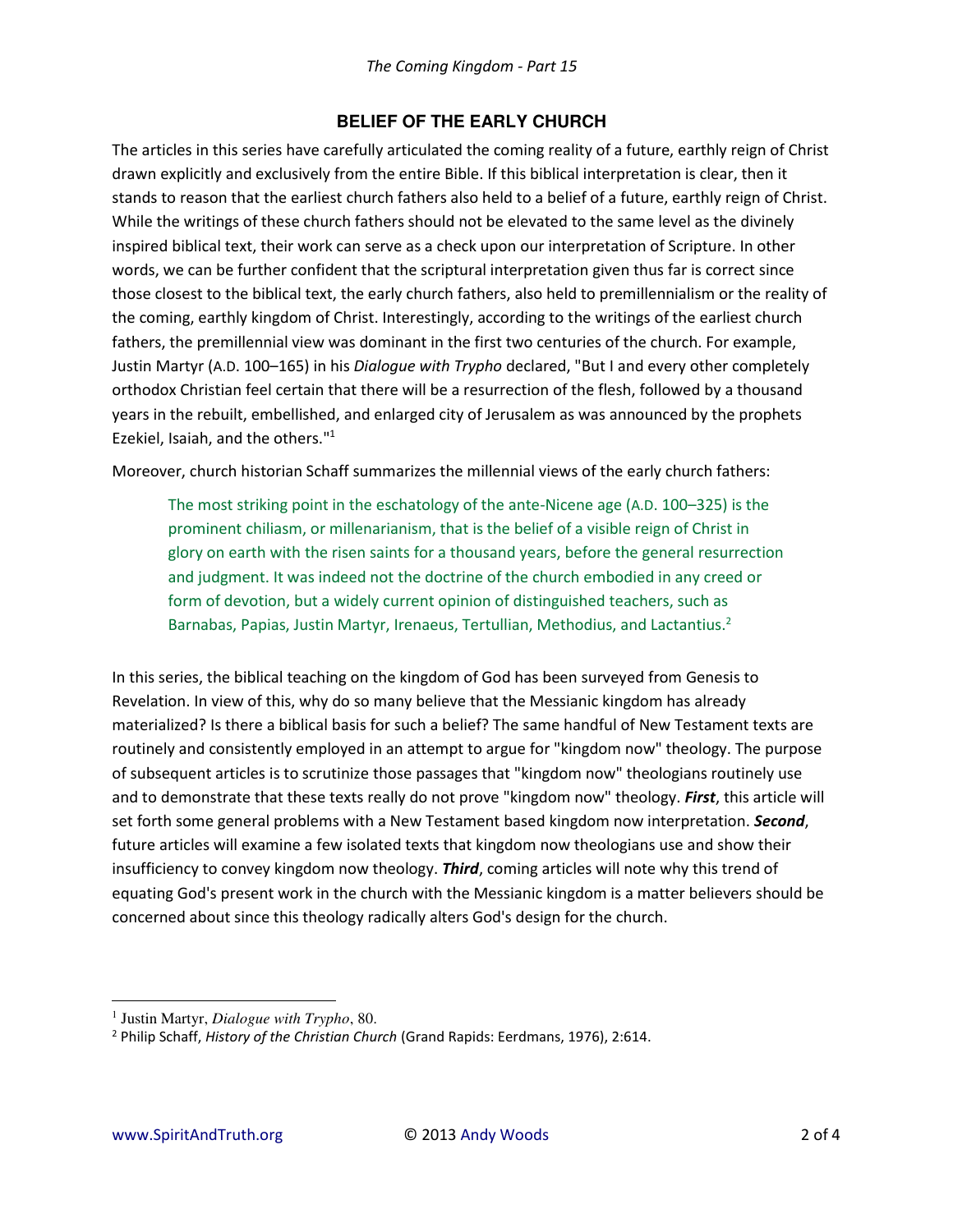## **SOME BASIC PROBLEMS WITH KINGDOM NOW THEOLOGY**

There exist two general problems with how kingdom now theologians use the New Testament to argue for a present, spiritual form of the Messianic kingdom. *First*, as explained throughout this series, the Old Testament portrays the kingdom in earthly, terrestrial terms (Gen. 15:18-21). When the kingdom comes, it will exercise dominion over a repentant Israel (Ezek. 36–37). Although the kingdom certainly has other qualities, an inductive study of the kingdom as portrayed in the Old Testament makes it impossible to divest the kingdom of these terrestrial, geo-political characteristics. Thus, an understanding of the kingdom in strictly spiritual, non geo-political, non-terrestrial terms is not found in the Old Testament. This reality causes Renald Showers to observe:

Several items of Scripture reveal that no form of the future Kingdom of God foretold in the Old Testament will be established before the Second Coming of Christ...No Old Testament revelation concerning the future Kingdom of God indicated that the Kingdom would consist of two forms, one spiritual and the other political, established at two different points of time in the future.<sup>3</sup>

Therefore, the problem with using New Testament verses in an attempt to argue that the Messianic kingdom now exists in spiritual form is to interpret the New Testament in a manner that contradicts the Old Testament. Hebrew-Christian scholar Arnold Fruchtenbaum explains the fallacy of such a proposition:

... it is incorrect to say that the Old Testament should be interpreted by the New Testament because if that is the case, the Old Testament had no meaning and seemed to be irrelevant to the ones to whom it was spoken. On the contrary, the validity of the New Testament is seen by how it conforms to what was already revealed in the Old Testament. The Book of Mormon and other books by cultic groups fail to stand because they contradict the New Testament. By the same token, if the New Testament contradicts the Old Testament, it cannot stand. It is one thing to see fulfillment in the New Testament, but it is quite another to see the New Testament so totally reinterpret the Old Testament that what the Old Testament says carries no meaning at all.<sup>4</sup>

Such an Old Testament understanding of a literal kingdom explains why the bulk of the New Testament passages referring to the Messianic kingdom unambiguously refer to it as a future reality rather than a present one (Matt. 6:10; 20:20-21; Luke 23:42; 1 Cor. 6:9-10; 15:24, 50; Gal. 5:21; Eph. 5:5; Col. 4:11; 1 Thess. 2:12; 2 Thess. 1:5; 2 Tim. 4:1, 18; Jas. 2:5; 2 Pet. 1:11; Rev. 5:10). For example, why did Jesus instruct the disciples to pray for the coming of the kingdom (Matt. 6:10) if the kingdom had already been realized? Interestingly, the entire prayer outlined in Matthew 6:9-13 revolves around a request

 $\overline{a}$ 

<sup>3</sup> Renald Showers, "Critique of Progressive Dispensationalism," *Friends of Israel National Conference* (June 2003), 5.

<sup>&</sup>lt;sup>4</sup> Arnold Fruchtenbaum, "Israel's Right to the Promised Land," online: www.pre-trib.org.com, accessed 9 March 2013, 17-18.